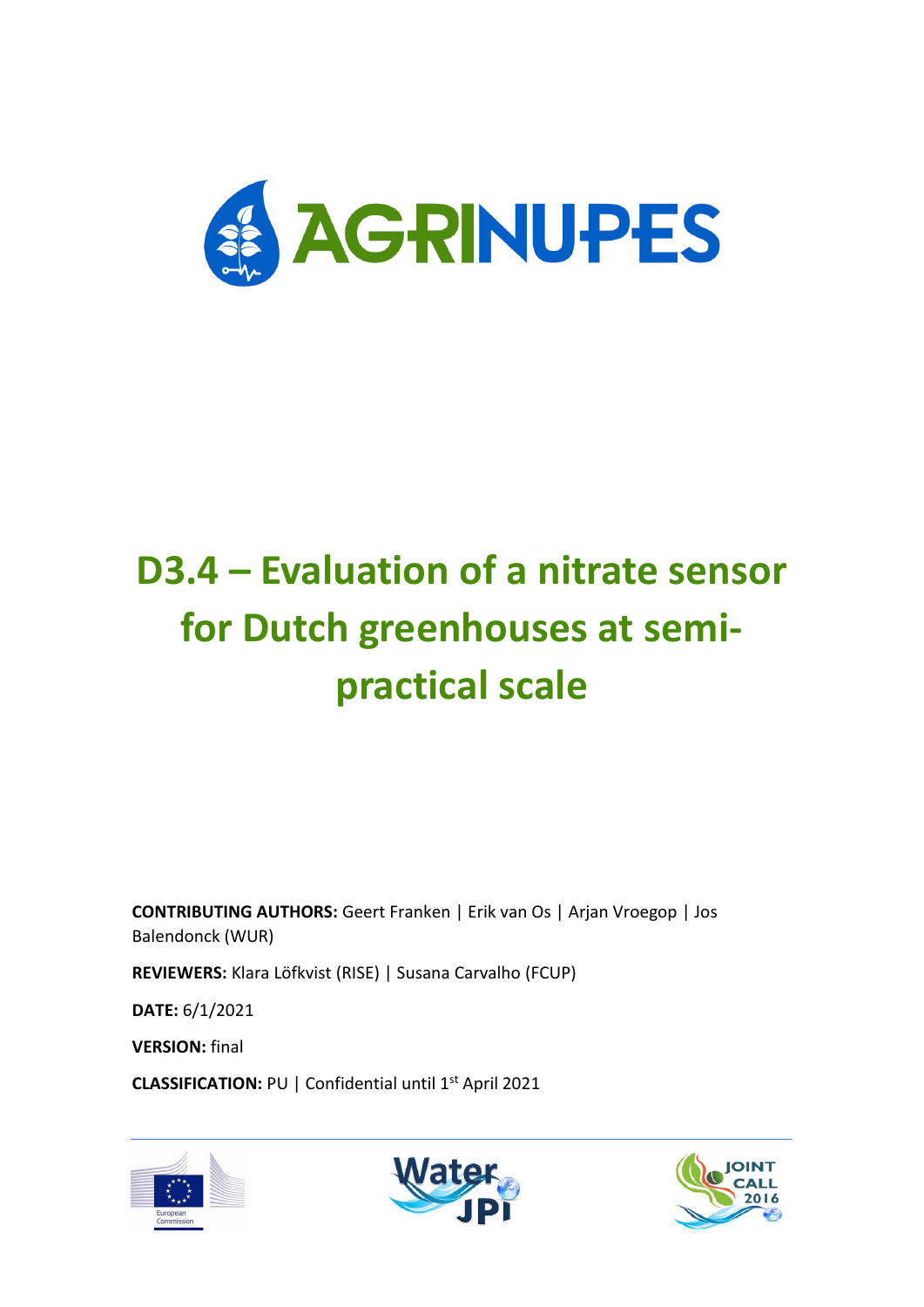

#### **PROJECT ACRONYM:** AGRINUPES

**PROJECT TITLE:** Integrated monitoring and control of water, nutrients and plant protection products towards a sustainable agricultural sector

**EU FUNDING:** ERA-NET Cofund WaterWorks2015

#### **PROJECT COORDINATOR:**

Dr. José Boaventura-Cunha

INESC TEC

R. Dr. Roberto Frias,

4200-465 Porto, Portugal

E-mail: [jose.boaventura@inesctec.pt](mailto:jose.boaventura@inesctec.pt)

**PROJECT WEBSITE:** [www.agrinupes.eu](http://www.agrinupes.eu/)

#### **DOCUMENT CORRESPONDING AUTHOR:**

Geert Franken

Wageningen University and Research Greenhouse Horticulture, Droevendaalsesteeg 1, Wageningen, The Netherlands.

E-mail: geert.franken@wur.nl

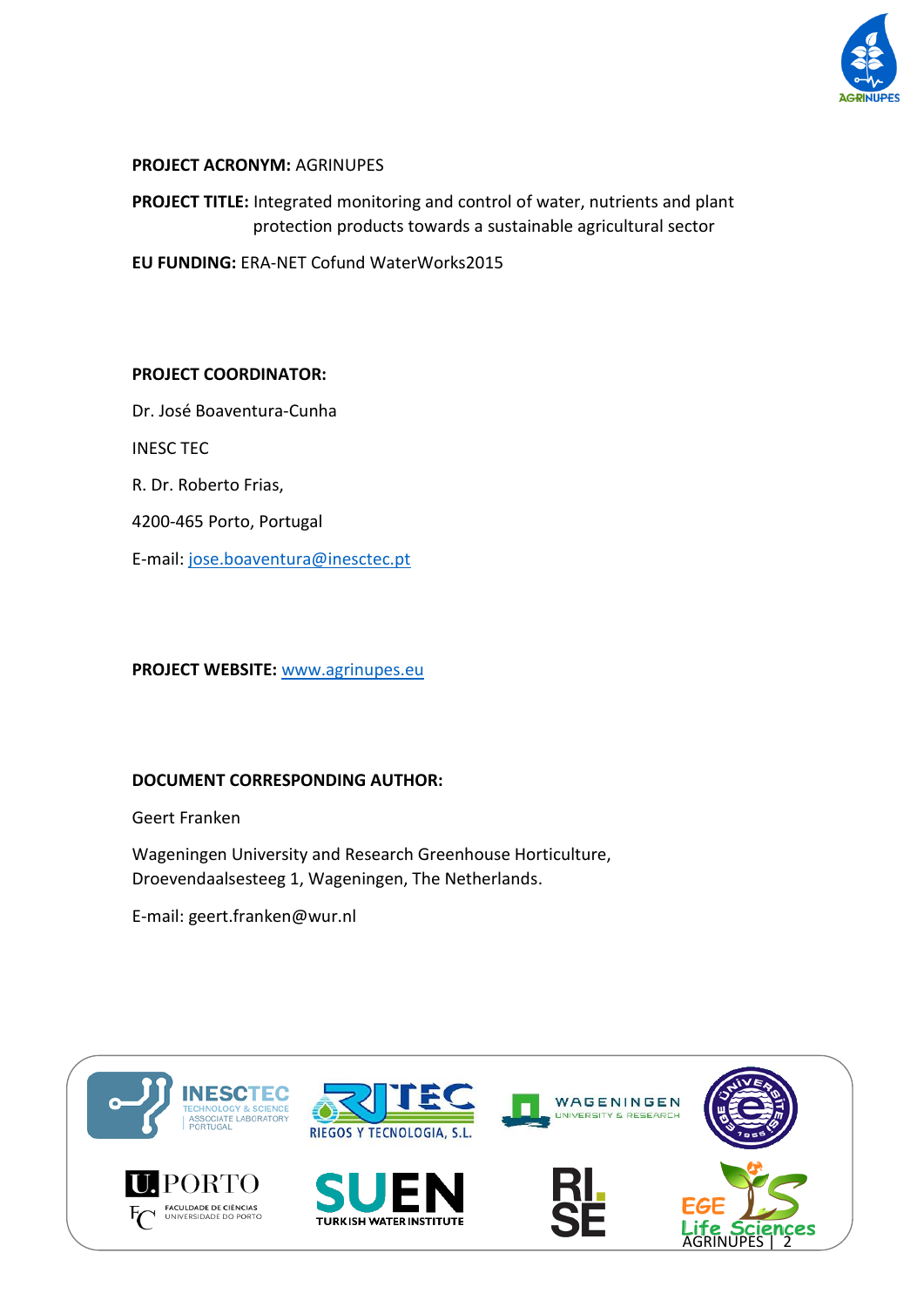

# **Table of contents**

## List of abbreviations

| <b>AGRINUPES</b> | Integrated monitoring and control of water, nutrients and plant protection<br>products towards a sustainable agricultural sector. |
|------------------|-----------------------------------------------------------------------------------------------------------------------------------|
| DOC.             | Dissolved organic matter                                                                                                          |
| <b>ICP</b>       | Inductively Coupled Plasma                                                                                                        |
| <b>ISE</b>       | lon selective electrodes dip probes                                                                                               |
| <b>PLS</b>       | Partial Least Squares                                                                                                             |
| UV-VIS           | Ultraviolet-Visible                                                                                                               |

# List of figures

| Figure 1. The UV-VIS spectroscopy system containing a pump, optical fibres, a spectrometer, a |  |
|-----------------------------------------------------------------------------------------------|--|
|                                                                                               |  |

# List of tables

|--|--|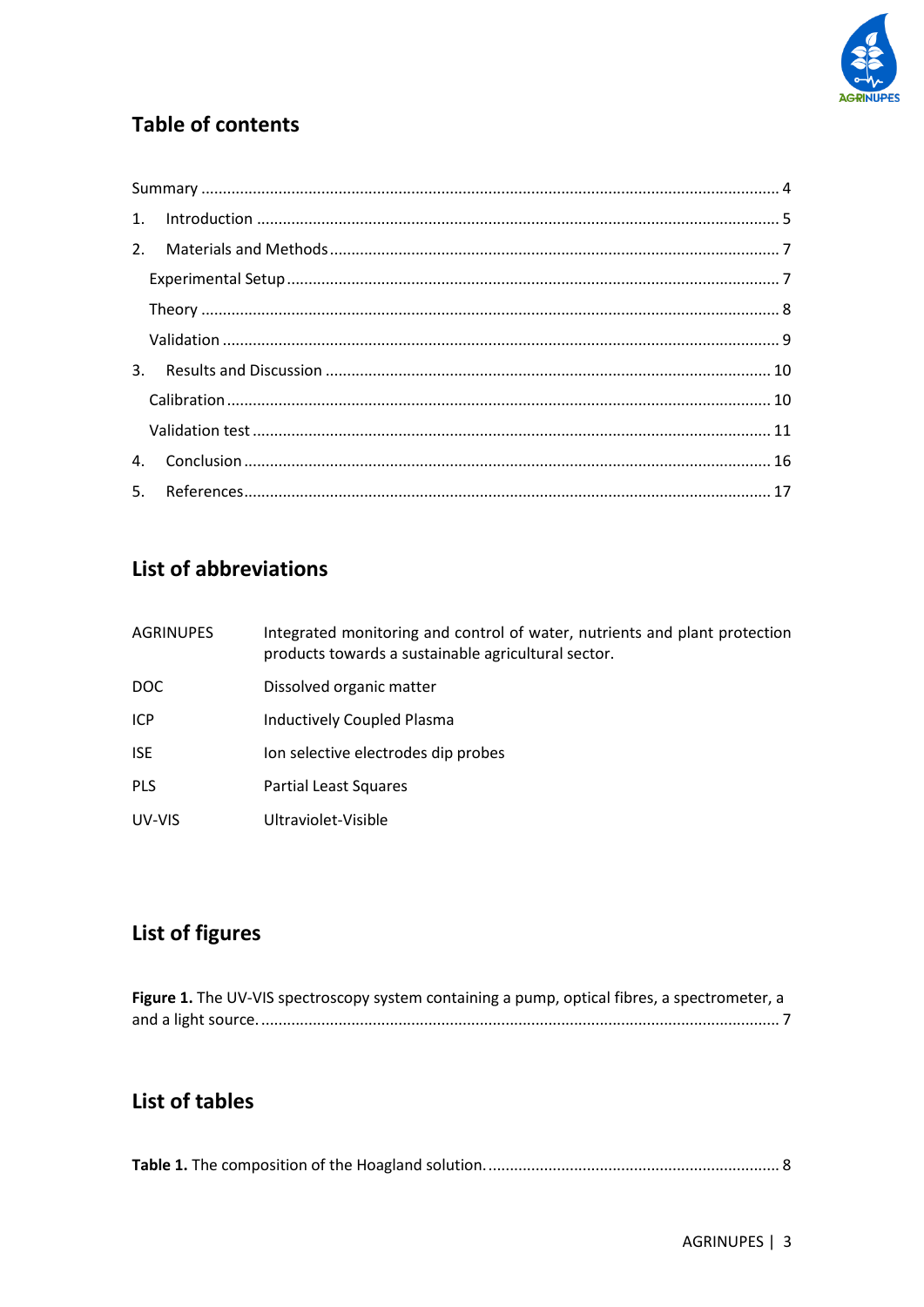

## <span id="page-3-0"></span>**Summary**

According to the EU Water Framework Directive the emission of nutrients and plant protection products to water bodies should be reduced dramatically. In practice, threshold values for water bodies are exceeded due to leakages, discharges and unexpected problems from greenhouse facilities. Nitrate eutrophicates surface water. In soilless cultivation in The Netherlands, recirculation is mandatory, and discharge is regulated to yearly crop specific nitrogen concentrations. However, water authorities still measure exceedances in surface water, leading to an interest in having real-time and reliable measurements of nitrogen or nitrate for a faster intervention.

Adjustments in nutrient recipes in Dutch greenhouses are based on a 7-14 days analysis of drain water by sending it to a laboratory. This practice is suboptimal since the loss in nutrients is higher than necessary and it might even reduce crop development. Besides it is time consuming and often expensive. In areas where the results of the laboratory are not quickly available, a nitrate sensor may even play an important role in creating the right solution for the plants. With a realtime measuring nitrate sensor, it is possible to fertigate more accurately which increases the harvest/quality of the crop with a lower environmental footprint. Besides, such a nitrate sensor has also a large scientific value since the dynamic nitrate uptake by the crop can be studied at a scale of minutes instead of days.

A start has been made to analyse available methods for measuring nitrate. As a result, we will present an innovative optical fibre-based nitrate sensor using an algorithm which has been tested in a greenhouse setting at field conditions. Several tests are conducted which show that the nitrate measurement is not influenced by EC or ionic composition. Dissolved organic carbon and turbidity have a small influence on the nitrate measurement, but all the results are within the desired 10% accuracy. However, more extensive tests should be performed to get a better understanding of the effect of dissolved organic carbon and turbidity on the nitrate measurements. This sensor will enhance the efficiency and safety of greenhouse systems with respect to water reuse and recycling.

The work reported in this report will be presented at the 3rd International Symposium on Soilless Culture and Hydroponics, in Limassol (Cyprus) on 21-24 March 2021. Therefore, only after April 1st, 2021 the content of this deliverable will be available as a public document.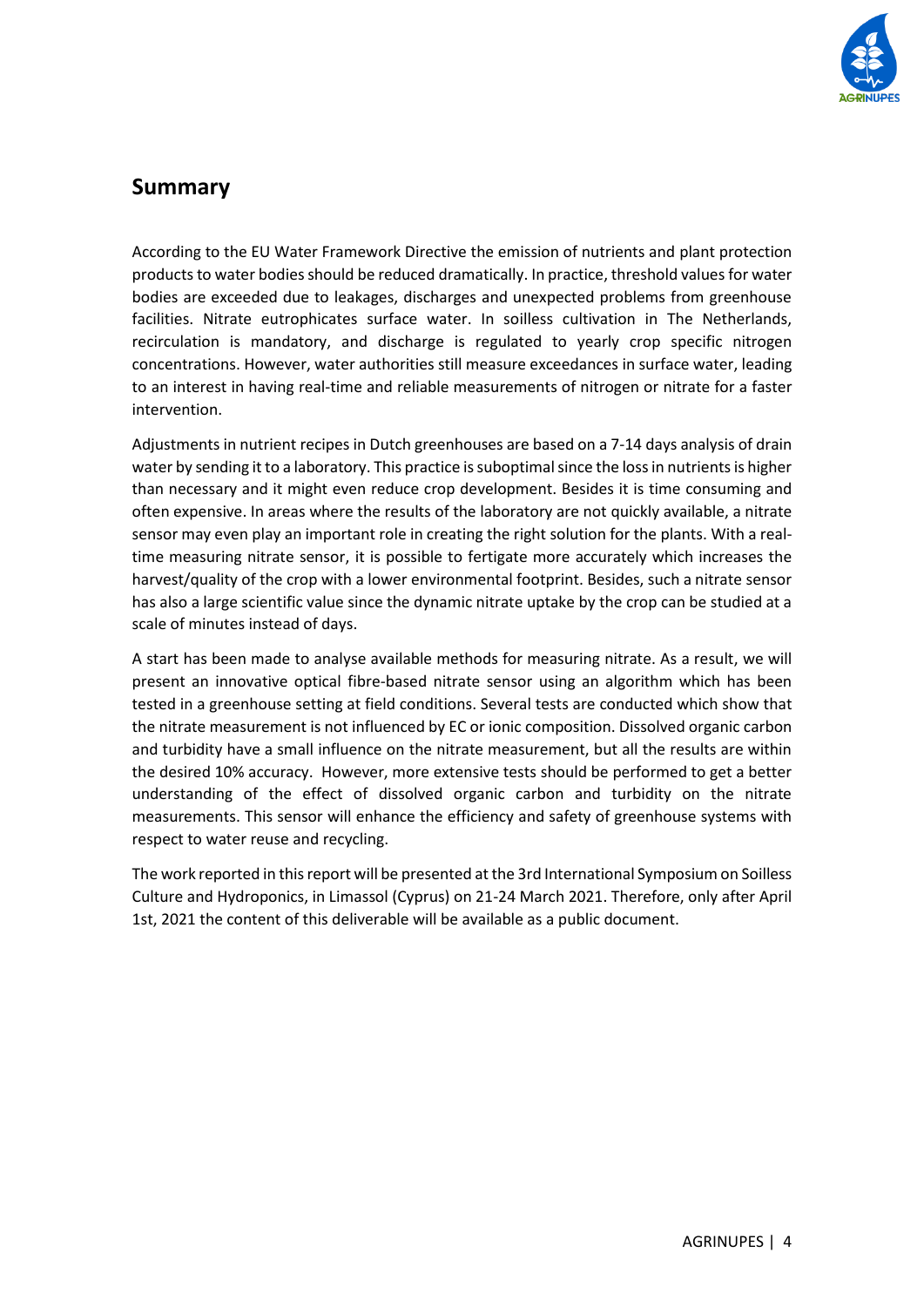

## <span id="page-4-0"></span>**1. Introduction**

Worldwide, in many regions with protected horticultural activities, threshold values for nitrate in water bodies are exceeded due to leakages, discharges and unexpected problems from greenhouse facilities. As an example, in the South-East of Spain aquifers are contaminated with nitrate leached from greenhouses which predominantly contributes to the eutrophication of surface water (Thompson et al., 2020).

In the Netherlands recirculation is mandatory for soilless cultivation systems and discharge is regulated according to crop specific nitrogen concentrations. Despite these regulations water authorities still often measure exceedances of nitrate in surface water in the vicinity of greenhouses (van der Salm et al., 2020).

Nitrate levels in drainage and discharges from greenhouses can be minimized by monitoring the nitrate concentration in the greenhouse extensively. Adjustments in nutrient recipes in greenhouses are based on weekly/bi-weekly laboratory analysis of the nutrient solution around the roots. This practice is suboptimal since nitrate levels at the roots deviate from the desired values in such a way that nitrate losses are higher than necessary which might even reduce crop development (Gieling et al., 2012). In addition, laboratory analysis can be time consuming, expensive or not even available in some areas. With a real-time measuring sensor for nitrate it is possible to optimize fertigation which increases the harvest or quality of the crop with a lower environmental footprint.

Commonly used in situ sensing technologies for real time analysis of nitrate in aqueous solutions are Ion Selective Electrodes dip probes (ISE) and optical sensors based on Ultraviolet-Visible (UV-VIS). Spectroscopy. UV-VIS spectroscopy has shown to be more effective over ISE sensors since the measurements are hardly influenced by pH, temperature or other anions (Edwards et al., 2001; Yeshno et al., 2019).

UV-VIS spectroscopy measures the amount of UV-light absorbed by an aqueous sample in a cuvette. The absorbance of UV-light by the sample depends on the concentrations of the absorbing components in the solution. Several methods exist to determine the nitrate concentration from the measured absorbance. Most are based on simple direct linear models and use the strong absorbance band of nitrate around 200-220 nm and 300-310 nm which are, respectively, more sensitive for low nitrate concentrations and nitrate concentrations higher than 0.2 g/L (Thomas and Burgess, 2017; Yeshno et al., 2019).

Dissolved organic matter (DOC) strongly interferes with nitrate analysis by UV-VIS spectroscopy since it also absorbs UV-light. Therefore, direct linear models cannot be applied in this case. A two-wavelength approach can account for DOC by correcting the measured absorbance at 200/220 nm with an absorbance measurement at 275/300 nm (Armstrong, 1963; Edwards et al., 2001). In addition, several multilinear regression models (PLS, PCA) in combination with pretreatment methods have been developed to exploit the entire UV spectrum in order to deal with interferences of DOC on nitrate detection (Karlsson et al., 1995; Thomas et al., 2014).

So far UV-VIS spectroscopy has shown to be an effective and simple method for the detection of nitrate and accounting for DOC in natural water bodies, waste water and soil pore moisture without the use of any reagents (Avagyan et al., 2014; Causse et al., 2017; Rennie et al., 1979; Sarraguça et al., 2009; Thomas and Burgess, 2017; Yeshno et al., 2019). The existence of a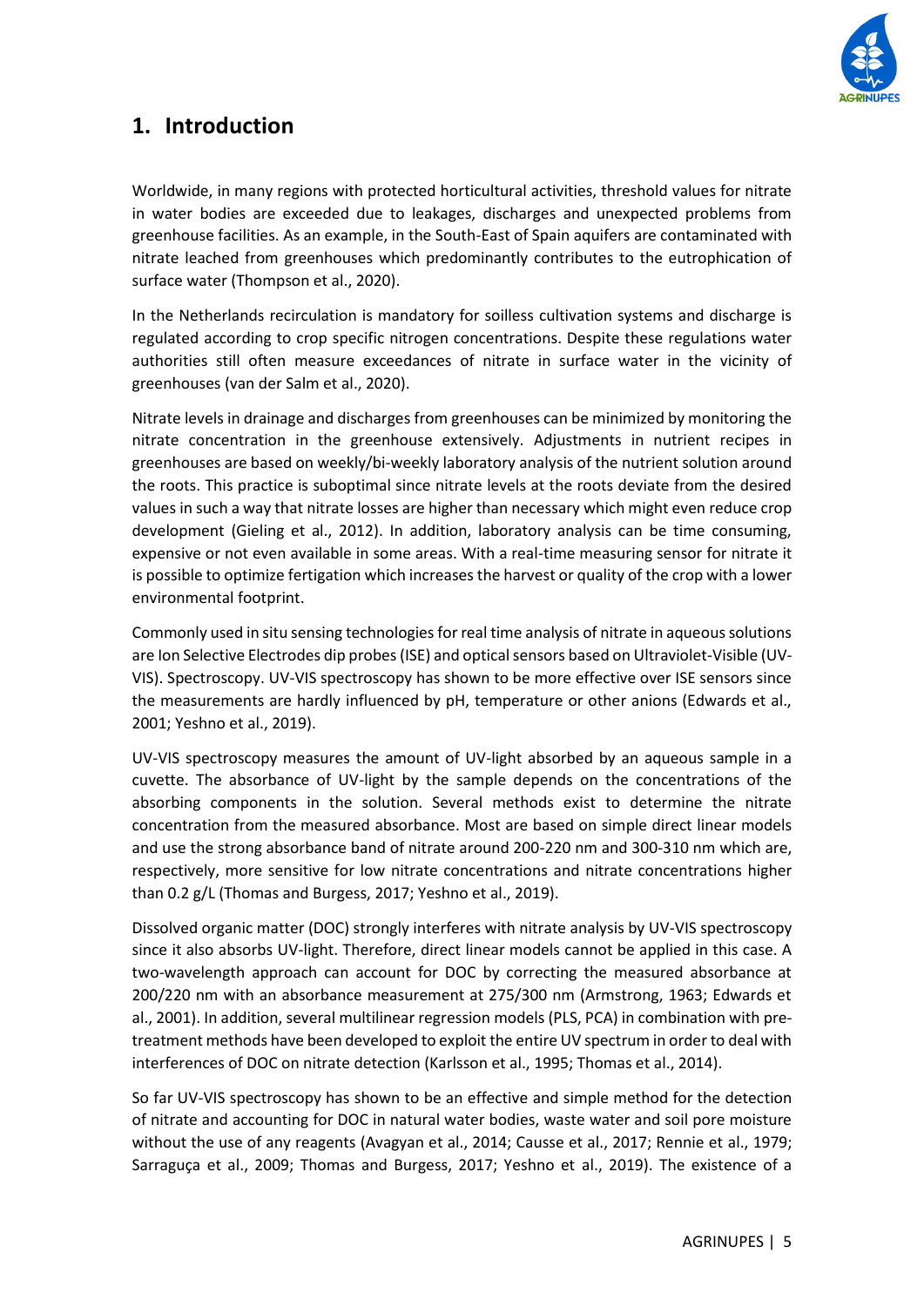

method to measure nitrate in different hydroponic solutions and accounting for interferences (e.g. DOC) has not been described yet. Therefore, we present a novel comprehensive approach to measure nitrate in hydroponic solutions with UV-VIS spectroscopy which has the potential to enhance the efficiency and safety of greenhouse systems with respect to water reuse and recycling.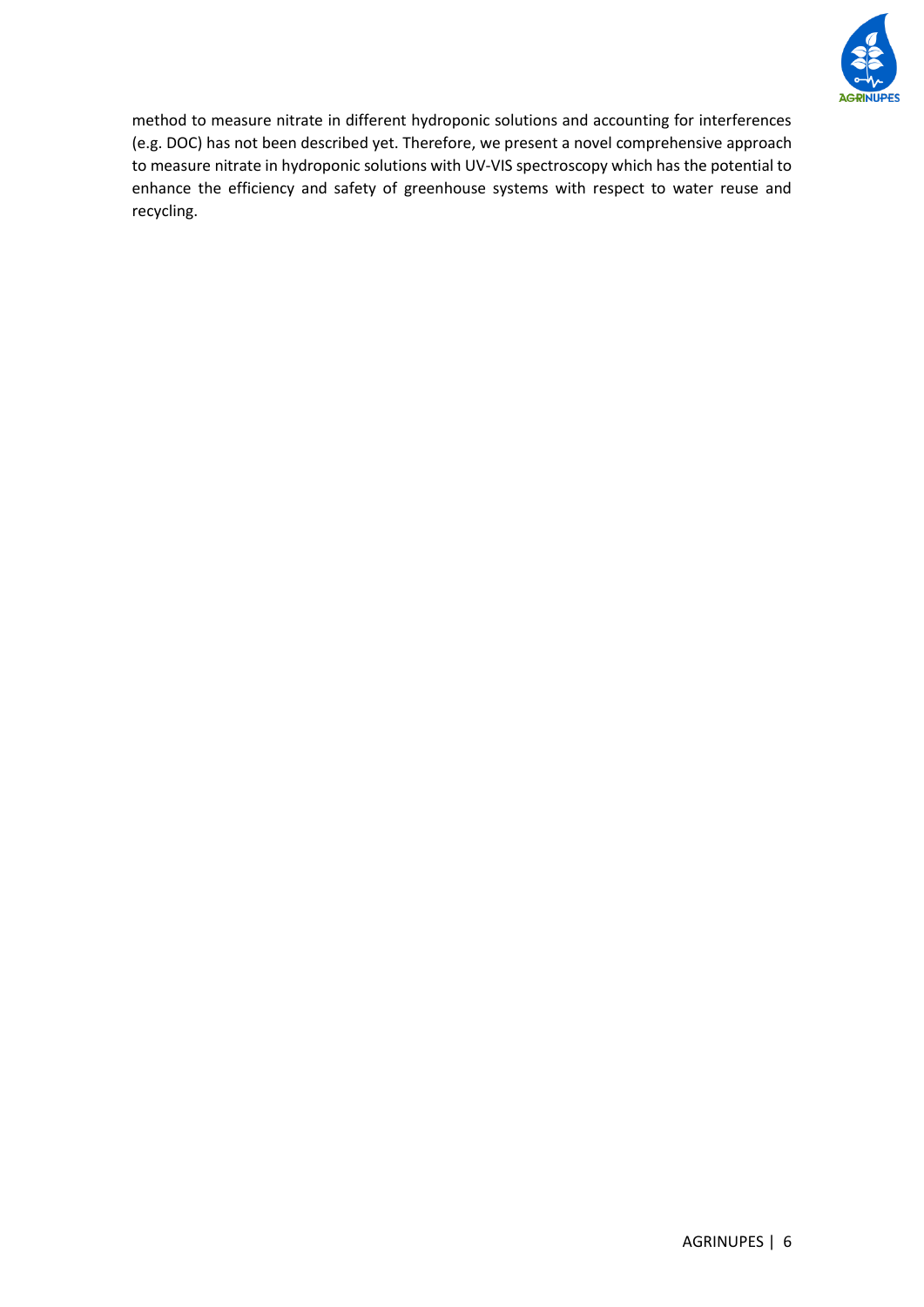

## <span id="page-6-0"></span>**2. Materials and Methods**

#### <span id="page-6-1"></span>**Experimental Setup**

UV-VIS spectroscopy is used to measure nitrate concentrations in greenhouse hydroponic solutions. The solution is pumped through a flow cell containing a 10mm cuvette. The measuring system contains a deuterium light source (Ocean Optics model DH-2000-BAL), a spectrometer (Ocean Optics model HR4000) with a slit reflection probe and optical fibres. It measures the light intensity between 187 and 667 nm.



**Figure 1.** The UV-VIS spectroscopy system containing a pump, optical fibres, a spectrometer, a and a light source.

<span id="page-6-2"></span>Since hydroponic solutions contain various ions which might cause interferences with the nitrate measurement, a Hoagland solution (Hoagland et al., 1938), which is one of the most standard hydroponic solution, was used as a reference solution (Table 1).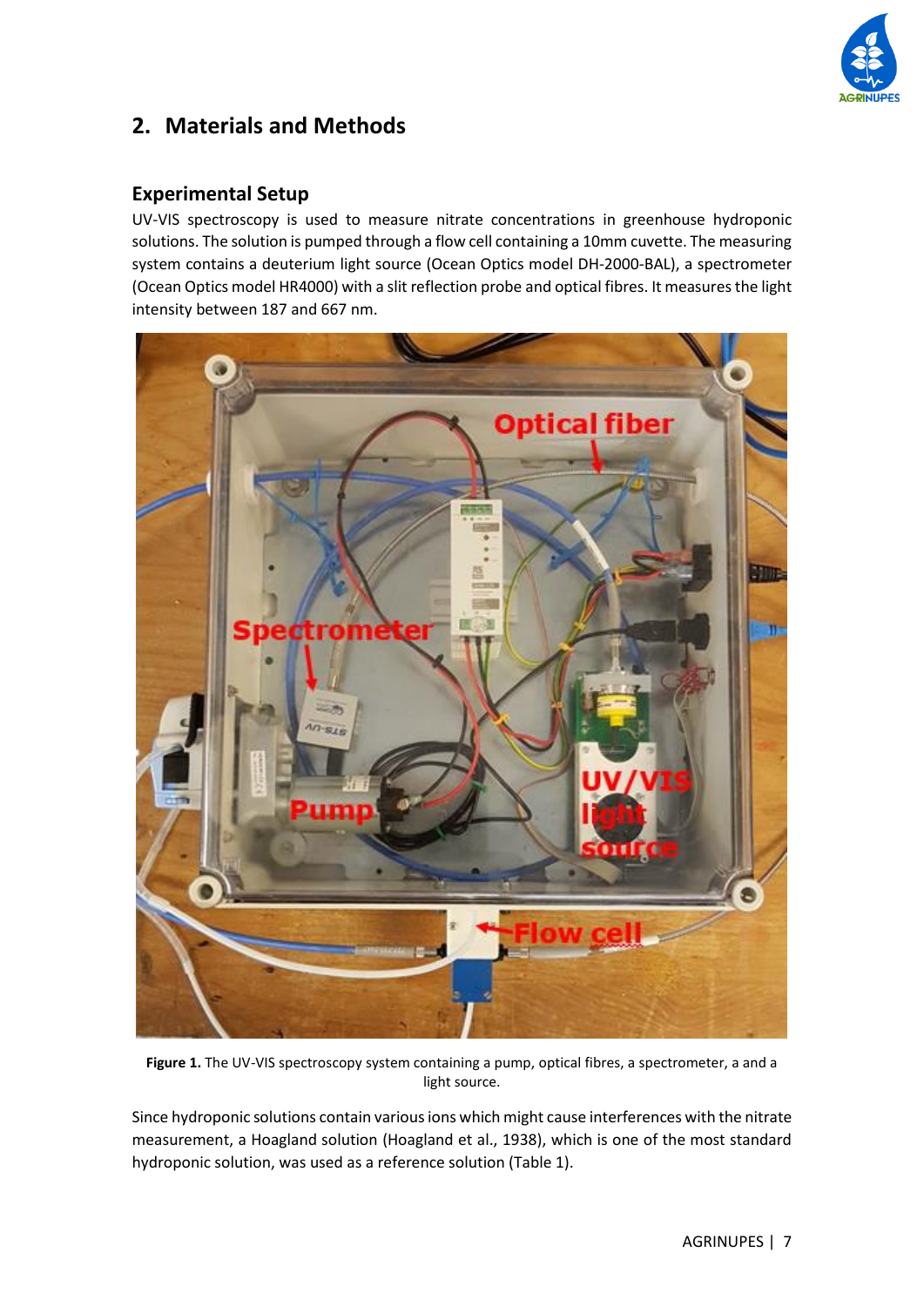

<span id="page-7-1"></span>

| <b>Element</b>  | <b>Concentration</b> | <b>Unit</b> |
|-----------------|----------------------|-------------|
| EС              | 1.0                  | mS/cm       |
| рH              | 5                    |             |
| NH <sub>4</sub> | < 0.1                | mmol/l      |
| К               | 1.1                  | mmol/l      |
| Na              | < 0.1                | mmol/l      |
| Ca              | 2.5                  | mmol/l      |
| Mg              | 2.2                  | mmol/l      |
| NO <sub>3</sub> | 5.2                  | mmol/l      |
| Cl              | 0.2                  | mmol/l      |
| <b>SO4</b>      | 2.1                  | mmol/l      |
| HCO3            | < 0.1                | mmol/l      |
| P               | $\mathbf{1}$         | mmol/l      |
| Fe              | 26                   | µmol/l      |
| Mn              | 7.4                  | µmol/l      |
| Zn              | 0.9                  | µmol/l      |
| B               | 44                   | µmol/l      |
| Cu              | 0.4                  | µmol/l      |
| Mo              | 0.37                 | µmol/l      |

**Table 1.** The composition of the Hoagland solution.

First 20 samples were measured to examine whether the measured absorbance values at all wavelengths were reproducible. Thereafter a total of 74 samples were collected for a period of 7 months consisting of supply and drain solutions from growing systems with various crops (64 samples) and consisting of surface water from greenhouse areas. At the day of measuring a duplicate sample was sent to an accredited laboratory which measured the nitrate concentration by Inductively Coupled Plasma (ICP). With the known nitrate concentrations, the measured light intensities of the samples and the reference solution, the system was calibrated, which process is described in the next section.

#### <span id="page-7-0"></span>**Theory**

From the measured light intensities of the samples and the reference solution the absorbance was calculated via the Lambert-Beer equation:

$$
A=-\log_{10}\frac{I}{I_0},
$$

where *I* represents the light intensity after passing through the water sample, and  $I_0$  the measured light intensity after passing through the reference solution. Lambert-Beer's law describes a linear relation between the absorbance and the concentration of a pure component. Since there are many components present in hydroponic solutions and the absorption of each individual component is unknown, a direct linear model cannot be used.

Partial Least Squares (PLS) is a multivariate statistical method to determine the concentration of a single component in complex solutions (Brereton, 2003; Geladi and Kowalski, 1986; Haaland and Thomas, 1988; Langergraber et al., 2003; Lepot et al., 2016; Mark and Workman, 2007; Sarraguça et al., 2009). Since greenhouse water contains several ions and organic components, like organic material from the substrate (coir and peat), plant protection products, root exudates, degrading parts from roots, leaves and fruits, PLS is used to set up the calibration.

To use PLS, the measured absorbance should be normalized to reduce overlapping peaks to allow for a better quantification of the individual components (Karlsson et al., 1995; Thomas and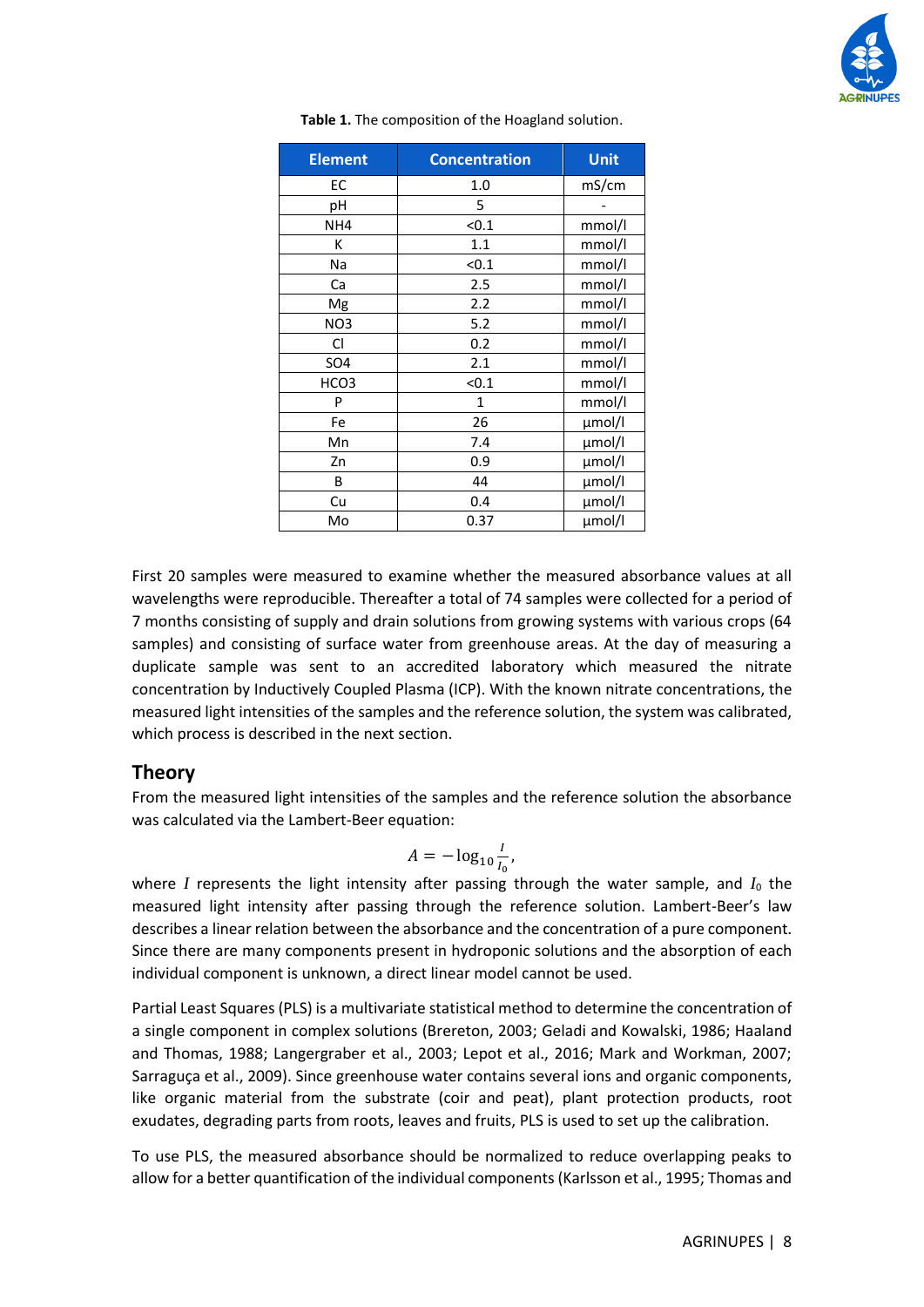

Burgess, 2017). A common way for normalizing spectral data is to calculate the 2nd order derivative of the absorbance values according to:

$$
\frac{d^2A_\lambda}{d\lambda^2} = \frac{A_{\lambda-h+}A_{\lambda+h-}2 \cdot A_\lambda}{h^2}
$$

with *h* as differentiation step (10 nm), A<sup>λ</sup> the absorbance value at wavelength λ and Aλ-*h* the absorbance value at wavelength λ- *h* (Thomas and Burgess, 2017).

With the 2<sup>nd</sup> order derivative of the absorbance values and the known concentrations of the 64 samples, a PLS1 regression was made which was used as calibration for the sensor system. The entire procedure of data progressing and executing the PLS regression was done with Matlab 2018b.

### <span id="page-8-0"></span>**Validation**

Since overfitting is a reported problem with PLS regressions (Crumpton et al., 1992), an experimental plan was set up containing 7 different tests to determine the accuracy of the calibration model, see Table 2.

| <b>Test</b> | <b>Description</b>                                                                                                                                                               |
|-------------|----------------------------------------------------------------------------------------------------------------------------------------------------------------------------------|
| A           | a KNO <sub>3</sub> solution with different $NO_3$ concentrations: 2, 5, 10, 15 and 25 mmol/l at the<br>same EC of 3.0 mS/cm. KCI has been used to reach the desired EC.          |
| B.          | a KNO <sub>3</sub> solution with a constant $NO_3$ concentration of 15 mmol/l, but with different ECs:<br>2.0, 2.5, 3.0 and 3.5, 4.0. KCI has been used to reach the desired EC. |
| C           | a standard tomato, cucumber and strawberry nutrient solution with the same EC and<br>nitrate concentration which variates from Hoagland solution (table 1).                      |
| D           | a standard tomato nutrient solution containing illite (6 mg/l), but with different<br>concentrations of humic acid: 5, 10 and 15 mg/l.                                           |
| E           | a standard tomato nutrient solution containing humic acid (10 mg/l), but with different<br>concentrations of illite: 3, 6 and 9 mg/l.                                            |
| F           | solutions of test D filtered.                                                                                                                                                    |
| G           | solutions of test E filtered.                                                                                                                                                    |

**Table 2.** The description of the validation experiment.

In each test the nitrate concentration was measured with the calibrated UV-VIS sensor and the measurement was compared with the result of the laboratory to determine the accuracy of the UV-VIS sensor. The samples in the above test were not included in the calibration. Test A and B were set up to test the interaction between the EC and the measurement of the sensor. The purpose of test C was to examine the influence of a different matrix of ions on the nitrate measurement. Samples of test D and E contain illite and humic acid to mimic respectively turbidity and organic material in greenhouse water (Van Ruijven et al., 2014). The results of test F and G was compared with test D and E to see the effect of suspended particles on the measurement. Based on communication with several growers, the desired accuracy of the sensor should be 10% in order to use the sensor for adapting the nutrient solution around the roots.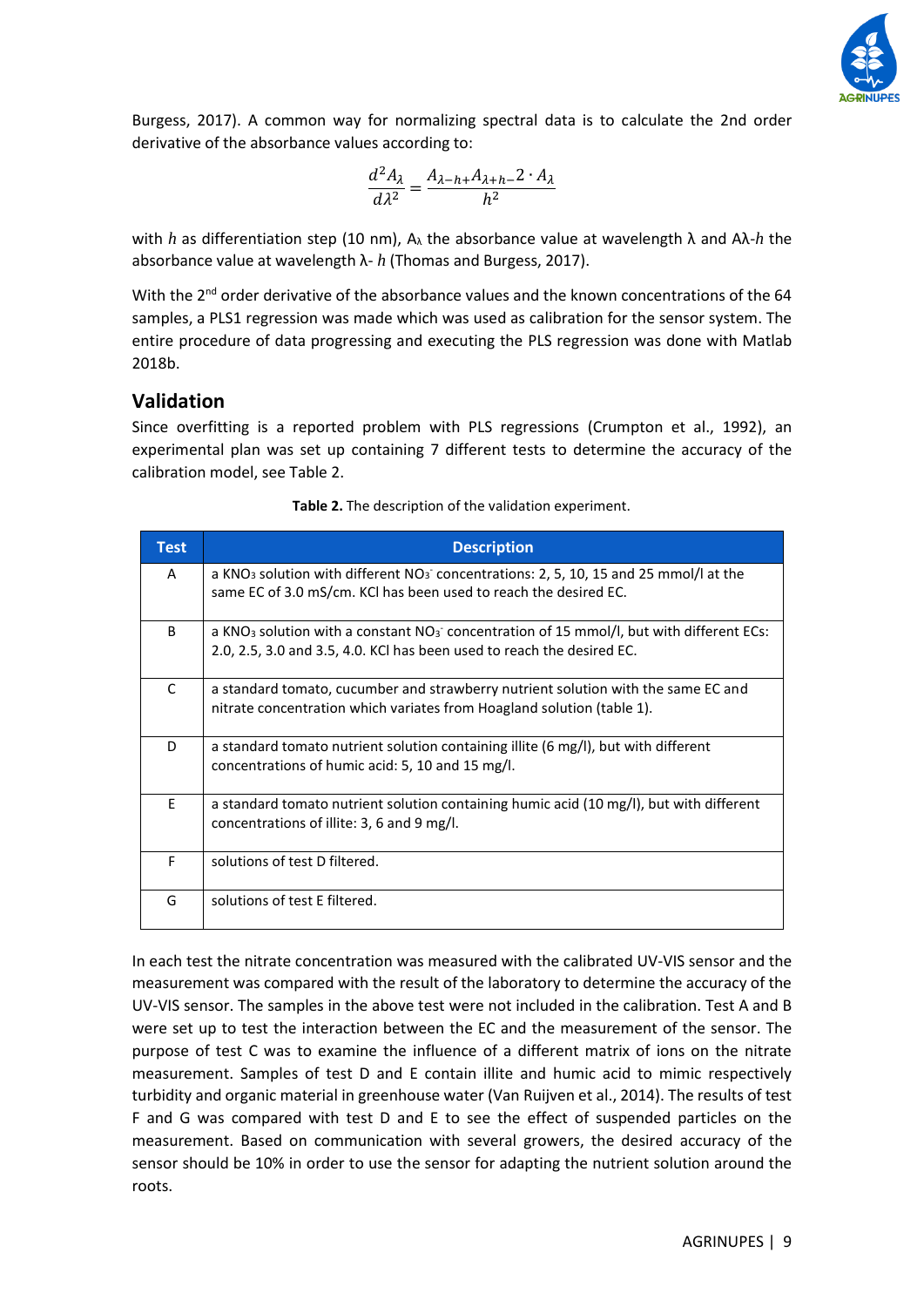

## <span id="page-9-0"></span>**3. Results and Discussion**

#### <span id="page-9-1"></span>**Calibration**

After the repetitive measurements it become clear that the measured absorbance values below 260 nm and above 540 nm were not reproducible, so those wavelengths were excluded from the calibration. In Figure 2 the predicted concentration of nitrate in the 74 samples is plotted versus the reference concentration measured by the laboratory.



**Figure 2.** Correlation between measured nitrate concentration and predicted nitrate concentration.

The above figure clearly shows a very high correlation between measured and predicted concentrations of nitrate. To examine the performance of the calibration on unknown samples and to test the influence of EC, ionic composition, turbidity and DOC, the test in Table 2 was carried out.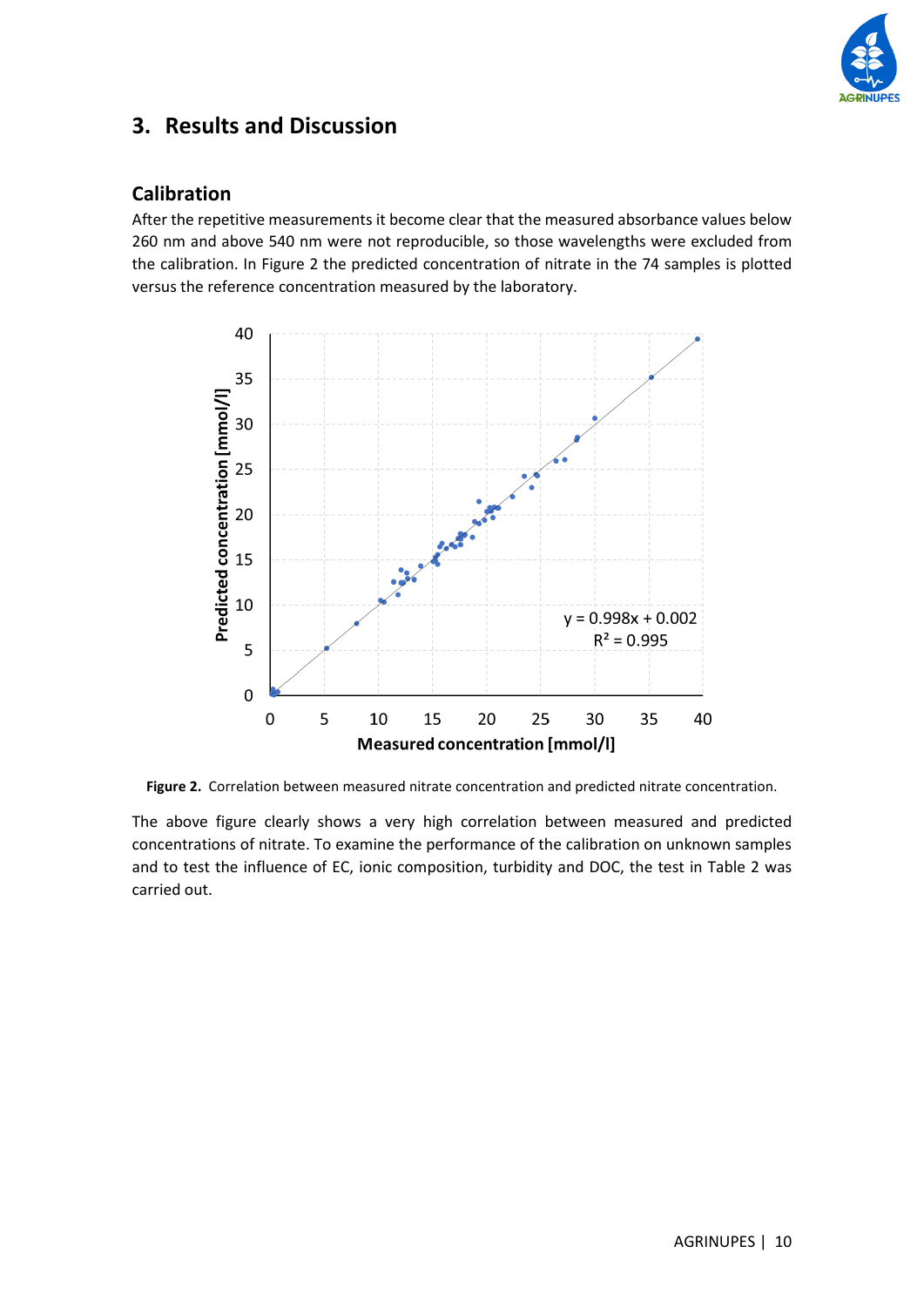

## <span id="page-10-0"></span>**Validation test**

The results for test A are plotted below:



**Figure 3.** The predicted and measured nitrate concentration plotted for samples A1 until A5.

The above graph clearly shows that there is a very good correlation between the predicted nitrate concentration of the model and the measured nitrate concentration by the lab. The slope shows that the model underpredicts the nitrate concentration with 8% on average, but the accuracy is lower for sample A1 which has a low nitrate concentration. The reason is that the model makes a correction for other supposed UV-light absorbing constituents, but since nitrate is the only constituent which absorbs UV-light in the samples results in a correction, which is not necessary.

In the next graph the results of test B are shown.



**Figure 4.** The predicted and measured nitrate concentration plotted for samples B1 until B5.

The above results also clearly show a strong correlation between the predicted and the measured concentration by the lab. Again, the model underpredicts the nitrate concentration with 8%. Since this underprediction was constant for all samples it is evident that the computation of the nitrate concentration by the model is not affected by the EC.

The figure below shows the results for test C: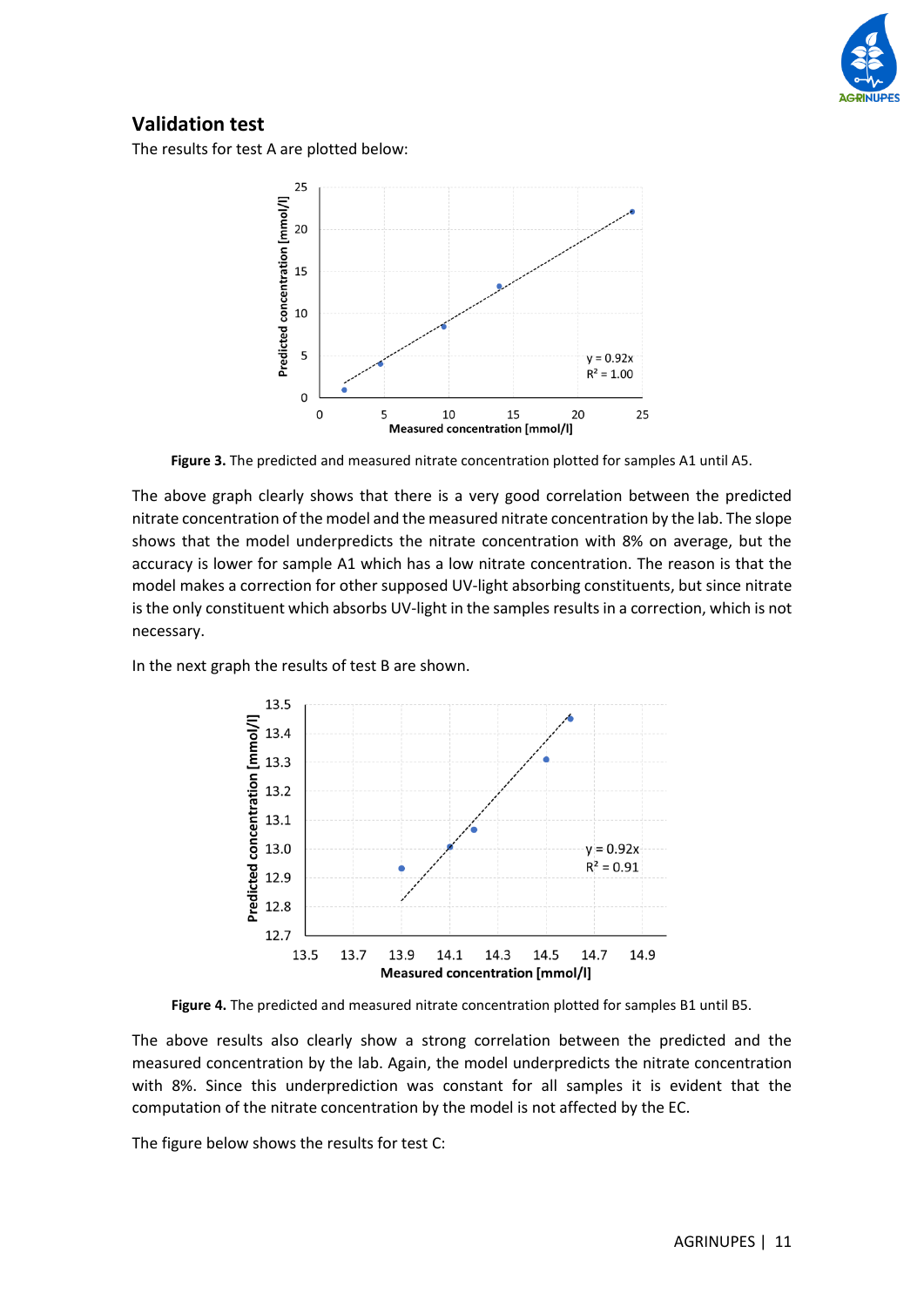



**Figure 5.** The predicted and measured nitrate concentration plotted for samples C1 until C3.

The above graph clearly shows that the model is able to predict the nitrate concentration in the three hydroponic solutions which contain no organic matter. The model can clearly distinguish 18, 17 and 14 mmol/l. Moreover, the ionic composition of the samples was slightly different, but the model is still able to predict the nitrate content in the samples.

As mentioned before hydroponic solutions can be turbid and can contain dissolved organic matter. To see what the influence of organic matter is test D was carried out and the results are shown the graph below:



**Figure 6.** The predicted and measured nitrate concentration plotted for samples D1 until D3.

The above graph shows that there is no correlation between the predicted and measured concentration. Even though D2 and D3 have the same nitrate concentration the model predicts a higher nitrate concentration in sample D3 which has the highest humic acid (DOC) concentration. So, the presence of DOC has a significant influence on the prediction of the model. The dataset used for the calibration contains relatively more samples of supply water than of drain water, so it is to be expected that the results from test C are better than the results of test D.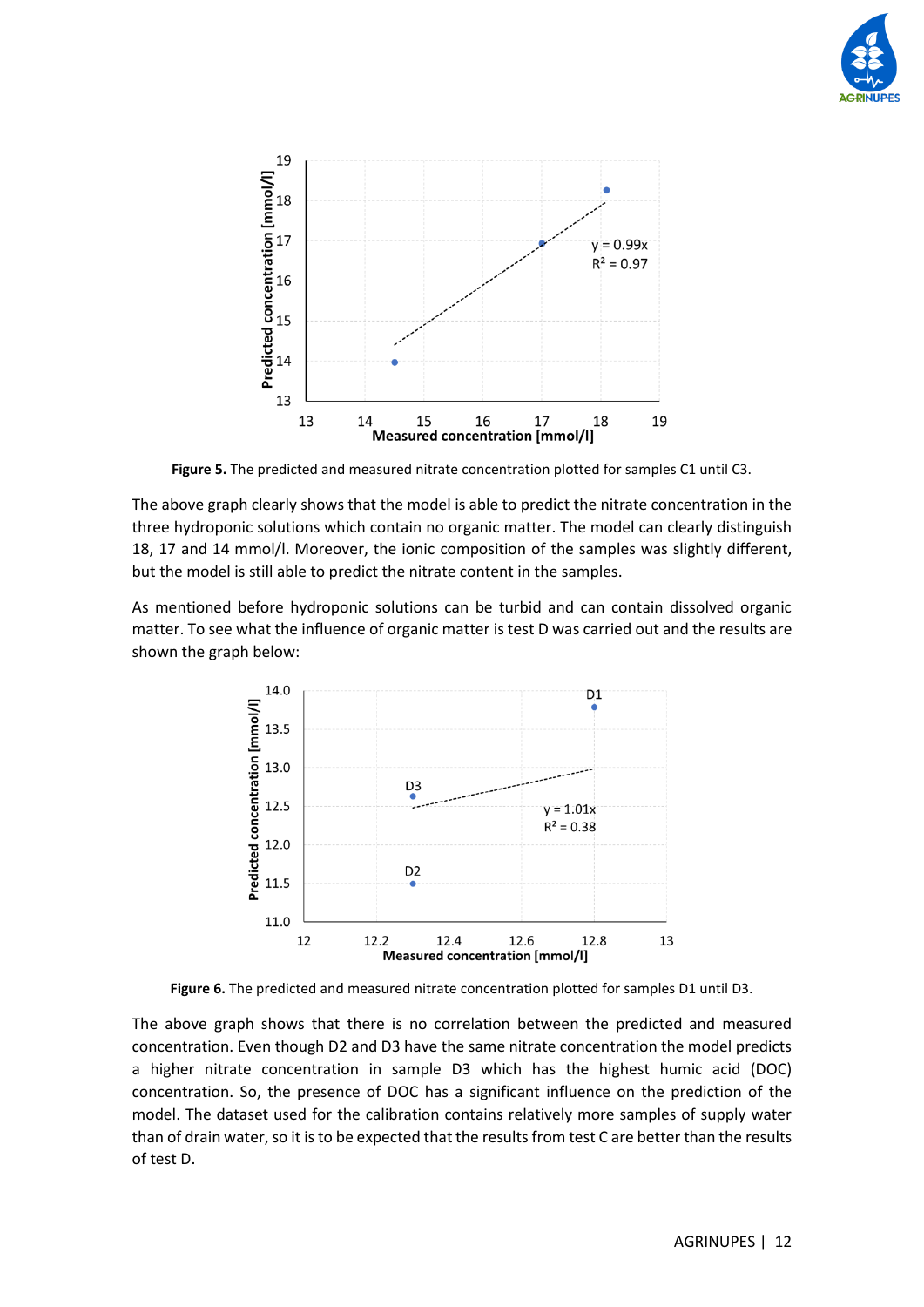

Even though the low correlation between the measured and predicted concentration, the accuracy of the above samples is still within the desired 10% so the above results are very promising. The accuracy of the model can be increased in the future if more drain samples containing dissolved organic matter will be used for the calibration.



In the graph below the results of test E (varying turbidity levels) are shown:

**Figure 7.** The predicted and measured nitrate concentration plotted for samples E1 until E3.

The above graph shows no correlation between the predicated and measured concentration. Even though the turbidity and nitrate concentration increase from E1 to E3, the predicted concentration by the model remains constant (±12.8). This could indicate that turbidity masks the nitration prediction. So, despite of an accuracy below the desired 10% it cannot be confirmed that the model can cope with varying turbidity levels perfectly. More tests should be performed to examine the influence of turbidity and to improve the model.

To see the effect of filtering the sample test F and G are performed:



**Figure 8.** The predicted and measured nitrate concentration plotted for samples F until G.

The results of test F and G are significantly better compared to test D and E since the accuracy lies between the 5 and 1% so filtering the samples clearly improves the results. Test E and D were carried out three weeks later than test F and G which makes it more difficult to examine the effect of filtering the samples, since the nitrate concentration also changed over time.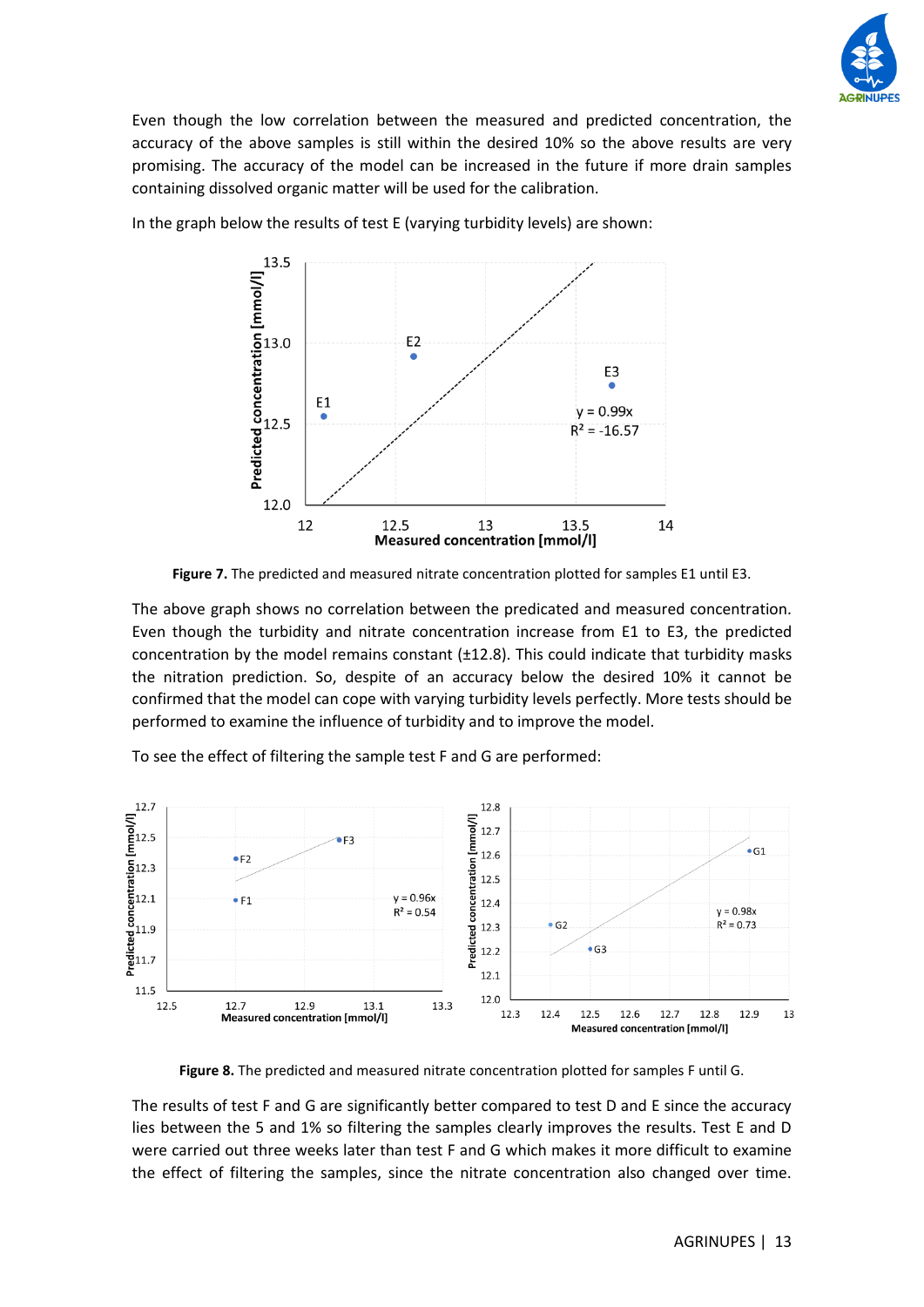

Especially the measured concentration by the laboratory between E3 and G3 is significantly different. From experience we also know that the results of the analytical labs are not always 100% accurate, so this should also be kept in mind.

In general, turbidity and dissolved organic matter content in the hydroponic samples D, E, F and G were mimicked with respectively illite and humic acid. Here it is assumed that the absorption spectrum of these constituents is the same as for dissolved organic matter found in hydroponic solutions but this should be confirmed with more extensive tests.

The results of all the tests are summarized in Table 3.

**Table 3.** Summarized test results of the of the seven types of solutions (see Table 2) when comparing the laboratory analysis with the predicted nitrate values. (\*) Average values per Solution.

| <b>Solution</b> | <b>Model</b> | Lab      | <b>Difference</b> |
|-----------------|--------------|----------|-------------------|
|                 | (mmol/l)     | (mmol/l) | (%)               |
| A1              | 0.9          | 1.9      | $-50.2$           |
| A2              | 4.0          | 4.7      | $-14.3$           |
| A3              | 8.5          | 9.6      | $-11.8$           |
| A4              | 13.3         | 13.9     | $-4.5$            |
| A <sub>5</sub>  | 22.1         | 24.2     | $-8.5$            |
| Α               |              |          | $-17.9*$          |
| <b>B1</b>       | 13.3         | 14.5     | $-8.2$            |
| <b>B2</b>       | 12.9         | 13.9     | $-7.0$            |
| B <sub>3</sub>  | 13.1         | 14.2     | $-8.0$            |
| B4              | 13.0         | 14.1     | $-7.7$            |
| <b>B5</b>       | 13.5         | 14.6     | $-7.9$            |
| B               |              |          | $-7.8*$           |
| C1              | 18.3         | 18.1     | 0.9               |
| C <sub>2</sub>  | 14.0         | 14.5     | $-3.6$            |
| C <sub>3</sub>  | 16.9         | 17       | $-0.4$            |
| $\mathsf{C}$    |              |          | $-1.0*$           |
| D <sub>1</sub>  | 13.8         | 12.8     | 7.7               |
| D <sub>2</sub>  | 11.5         | 12.3     | $-6.5$            |
| D <sub>3</sub>  | 12.6         | 12.3     | 2.7               |
| D               |              |          | $1.3*$            |
| E1              | 12.6         | 12.1     | 3.7               |
| E <sub>2</sub>  | 12.9         | 12.6     | 2.5               |
| E3              | 12.7         | 13.7     | $-7.0$            |
| E               |              |          | $-0.3 *$          |
| F1              | 12.1         | 12.7     | $-4.8$            |
| F <sub>2</sub>  | 12.4         | 12.7     | $-2.7$            |
| F <sub>3</sub>  | 12.5         | 13       | $-4.0$            |
| F               |              |          | $-3.8*$           |
| G <sub>1</sub>  | 12.6         | 12.9     | $-2.2$            |
| G <sub>2</sub>  | 12.3         | 12.4     | $-0.7$            |
| G3              | 12.2         | 12.5     | $-2.3$            |
| G               |              |          | $-1.7*$           |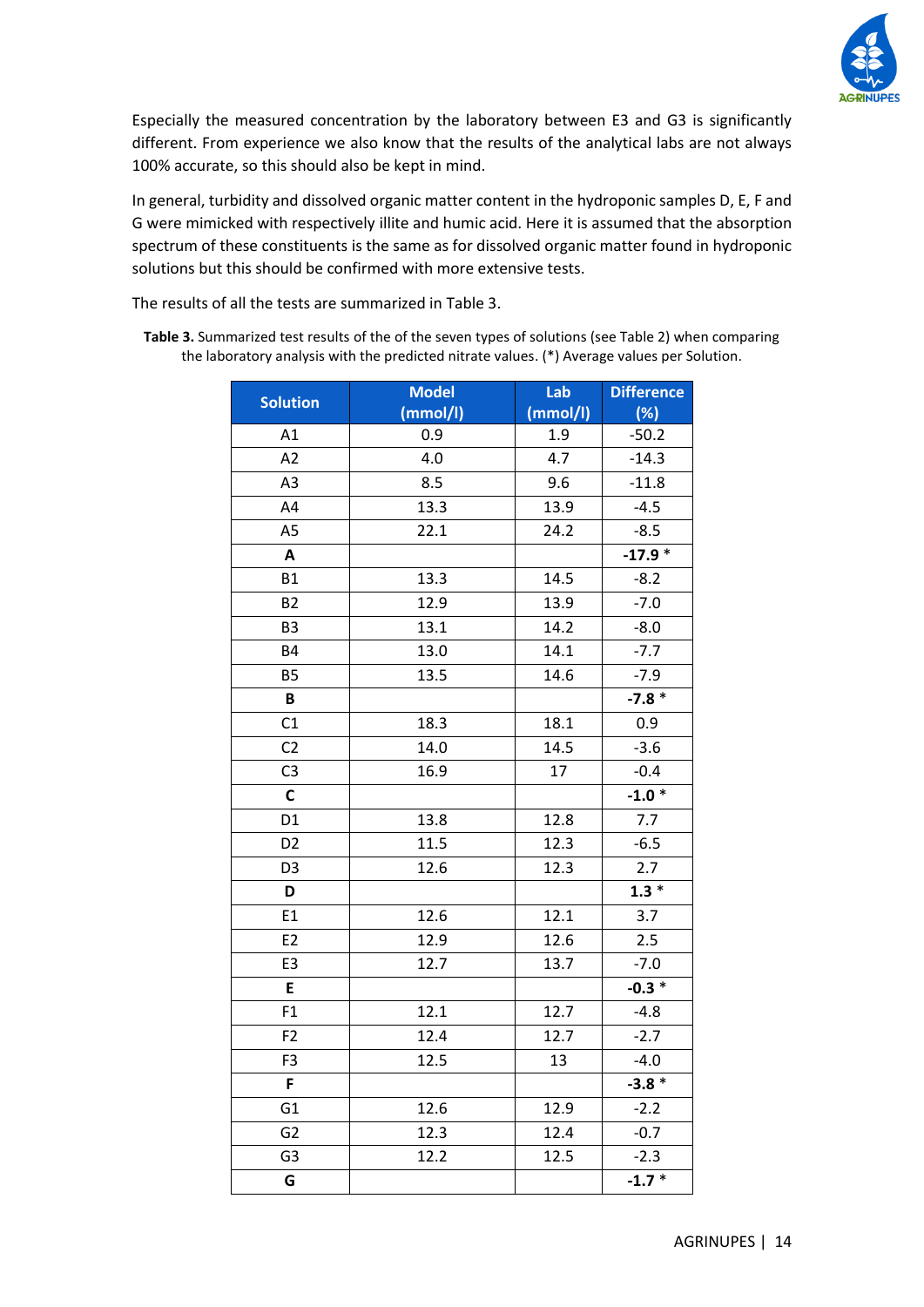

The method explained in this paper can also be applied to measure nitrate in surface water. However, the absorbance band of nitrate around 200-220 nm is more sensitive for low nitrate concentrations, but the used UV-VIS system in this work cannot measure absorption in that range properly. So, in order to measure nitrate in surface water quantitatively some adaptations to the current system should be made. Nevertheless, the results of test A1 shows that it could be possible with the current model to measure at concentrations of 1 mmol/l (63 mg/l), which is close to the WHO standard for nitrate (50 mg/l). Therefore, the current model can also potentially be used as a qualitative method for nitrate measurements in surface water if more samples in the range of 0.5 -1 mmol/l  $NO<sub>3</sub>$  are included in the calibration.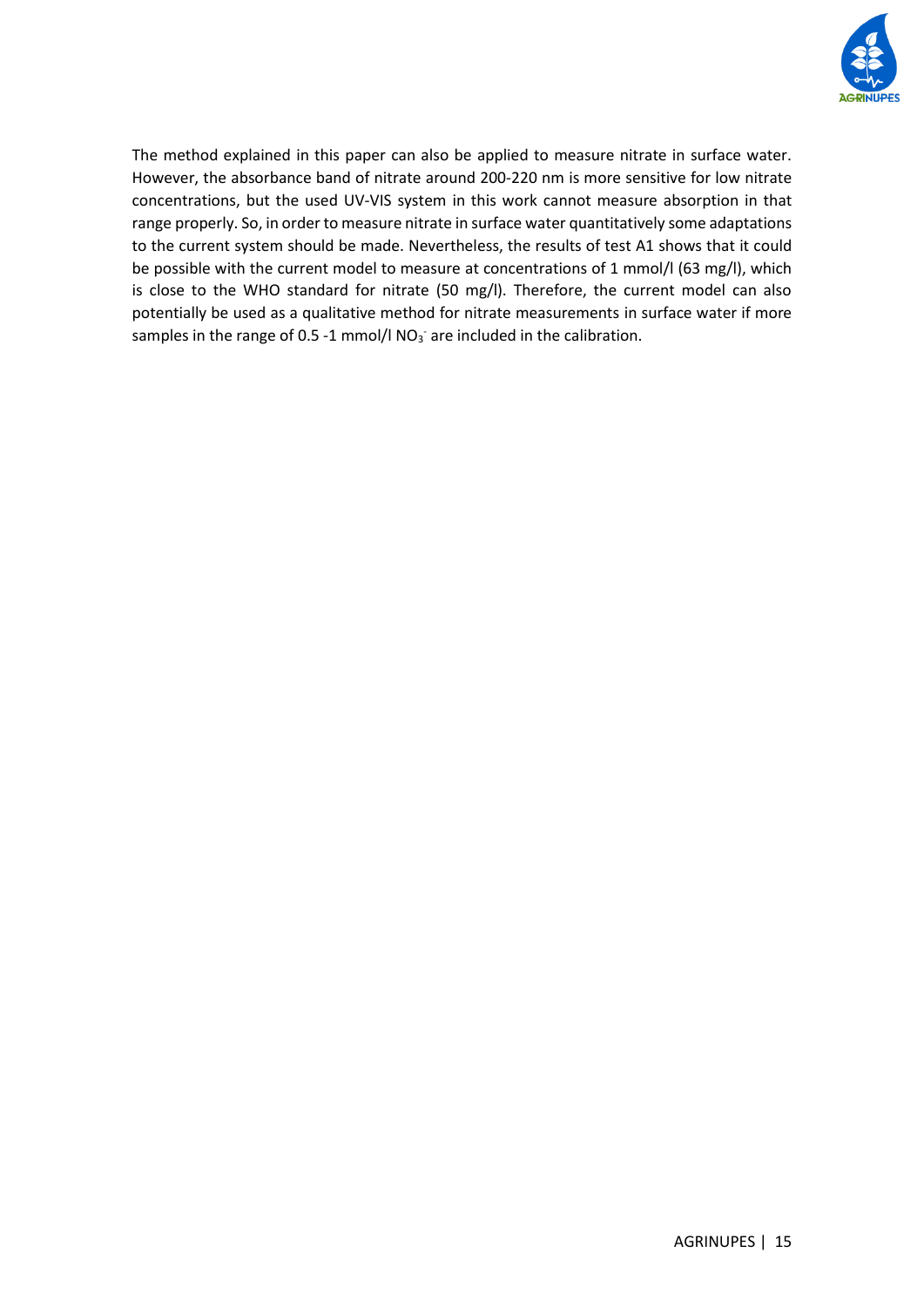

## <span id="page-15-0"></span>**4. Conclusion**

An advanced model has been developed which can be used to measure nitrate in hydroponic solutions with UV-VIS spectroscopy. To examine whether this calibration model can account for the most common interferences in hydroponic solutions, several tests were performed. The results show that the nitrate measurement is not influenced by EC or ionic composition. Dissolved organic carbon and turbidity have a small influence on the nitrate measurement, but all the results are within the desired 10% accuracy. However, more extensive tests should be performed to get a better understanding of the effect of dissolved organic carbon and turbidity on the nitrate measurements.

The results also show that the sensor is less accurate to measure nitrate in non-hydroponic solutions. This might indicate that a different approach is required to create a universal approach suitable to measure nitrate in hydroponic with very different compositions.

The UV-VIS spectroscopy system in combination with the developed model can be used for online monitoring of nitrate concentrations in hydroponic solutions, without the use of any reagents or need for recalibration, to enhance the efficiency and safety of greenhouse systems with respect to water reuse and recycling.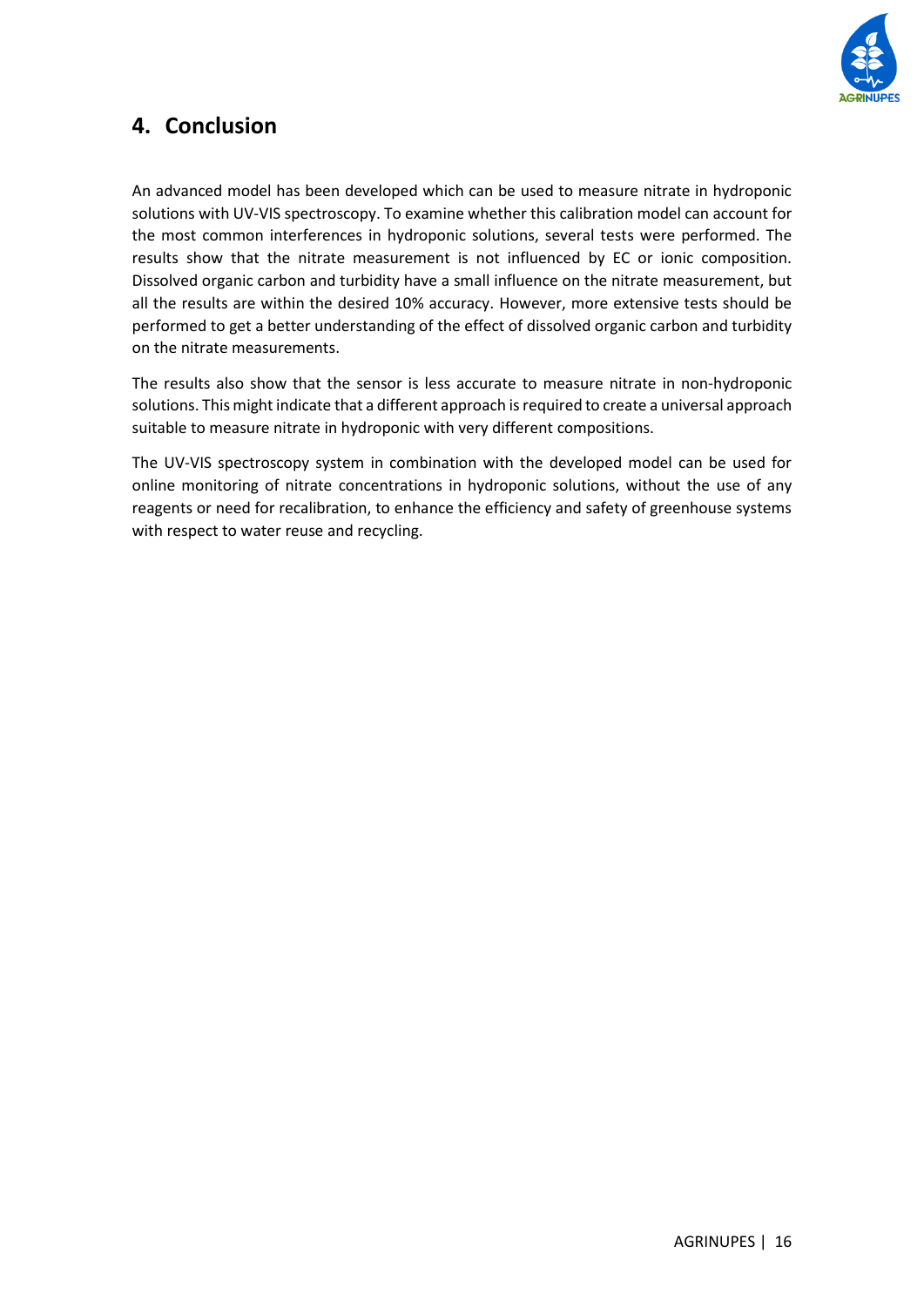

## <span id="page-16-0"></span>**5. References**

Armstrong, F.A.J. (1963). Determination of Nitrate in Water by Ultraviolet Spectrophotometry. Anal. Chem. *35*, 1292–1294.

Avagyan, A., Runkle, B.R., and Kutzbach, L. (2014). Application of high-resolution spectral absorbance measurements to determine dissolved organic carbon concentration in remote areas.

Brereton, R.G. (2003). Chemometrics. Data Analysis for the Laboratory and Chemical Plant (Wiley).

Causse, J., Thomas, O., Jung, A.-V.V., and Thomas, M.F. (2017). Direct DOC and nitrate determination in water using dual pathlength and second derivative UV spectrophotometry. Water Res. *108*, 312–319.

Crumpton, W.G., Isenhart, T.M., and Mitchell, P.D. (1992). Nitrate and organic N analyses with second‐derivative spectroscopy. Limnol. Oceanogr. *37*, 907–913.

Edwards, A.C., Hooda, P.S., and Cook, Y. (2001). Determination of nitrate in water containing dissolved organic carbon by ultraviolet spectroscopy. Int. J. Environ. Anal. Chem. *80*, 49–59.

Geladi, P., and Kowalski, B.R. (1986). PARTIAL LEAST-SQUARES REGRESSION: A TUTORIAL (Elsevier Science Publishers B.V).

Gieling, T.H., Blok, C., Van Der Maas, B., Van Os, E.A., and Lagas, P. (2012). Literatuurstudie Ionspecifieke meetmethoden Werkpakket 3: Nieuwe meet-en regeltechniek bemesting.

Haaland, D.M., and Thomas, E. V. (1988). Partial Least-Squares Methods for Spectral Analyses. 1. Relation to Other Quantitative Calibration Methods and the Extraction of Qualitative Information. Anal. Chem. *60*, 1193–1202.

Hoagland, D.R., and Arnon, D.I. (1938). The water-culture method for growing plants without soil. Circular *347*.

Karlsson, M., Karlberg, B., and Olsson, R.J.O. (1995). Determination of nitrate in municipal waste water by UV spectroscopy. Anal. Chim. Acta *312*, 107–113.

Langergraber, G., Fleischmann, N., and Hofstädter, F. (2003). A multivariate calibration procedure for UV/VIS spectrometric quantification of organic matter and nitrate in wastewater.

Lepot, M., Torres, A., Hofer, T., Caradot, N., Gruber, G., Aubin, J.B., and Bertrand-Krajewski, J.L. (2016). Calibration of UV/Vis spectrophotometers: A review and comparison of different methods to estimate TSS and total and dissolved COD concentrations in sewers, WWTPs and rivers. Water Res. *101*, 519–534.

Mark, H., and Workman, J. (2007). Chemometrics in Spectroscopy.

Rennie, P.J., Sumner, A.M., and Basketter, F.B. (1979). Determination of Nitrate in Raw, Potable and Waste Waters by Ultraviolet Spectrophotometry.